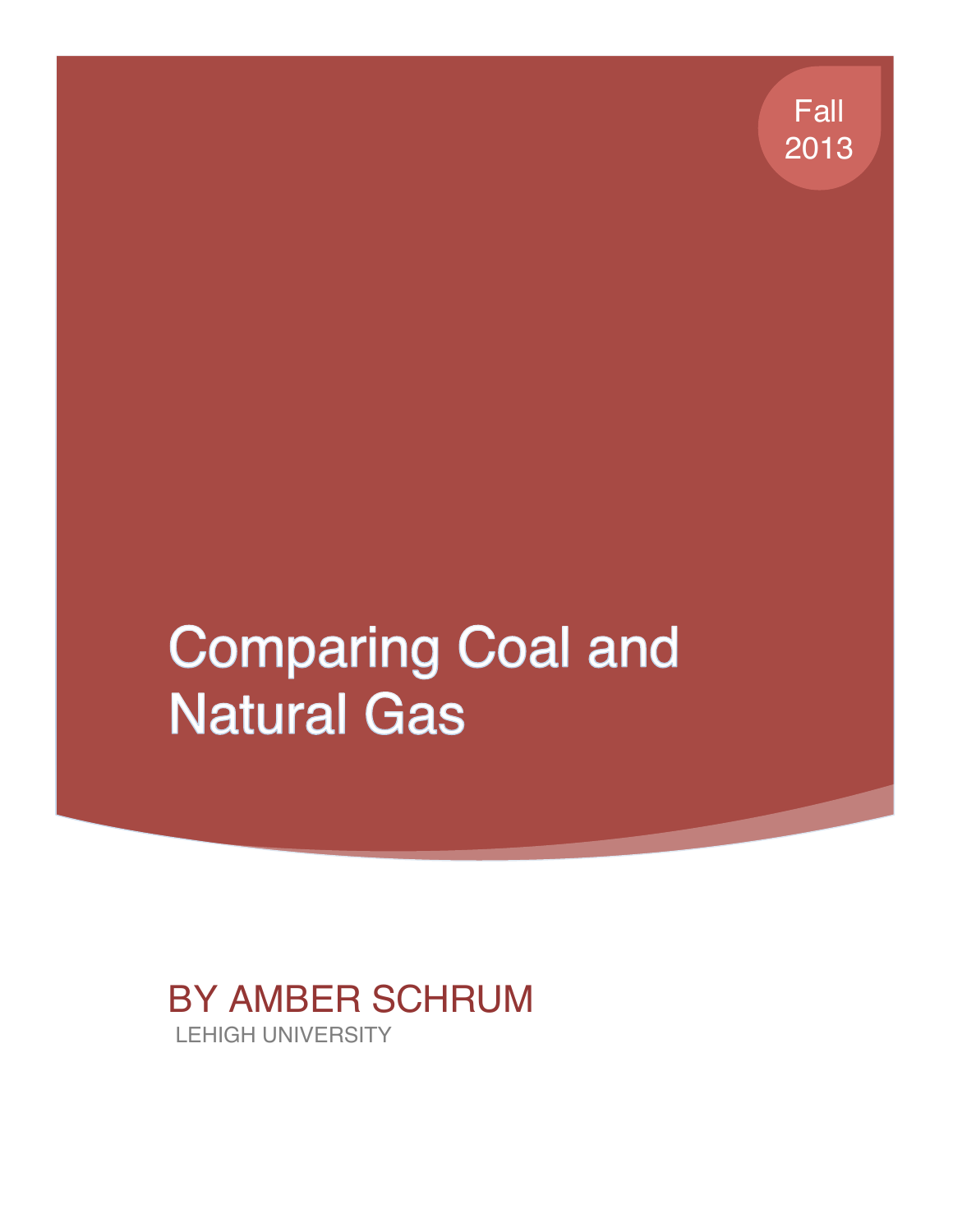#### Introduction

A comparison of coal, natural gas and alternative energies is important for the hydraulic fracturing boom because it endeavors to remove bias and help the public form opinions unaffected by advertising. In the debate of whether to pursue shale gas resources, it is known that natural gas combusts cleaner than coal, but production emissions are not always considered. An analysis of coal and natural gas from production through use allows the reader to see the big picture of how natural gas will impact the future compared to coal. This comparison strives to address whether natural gas is a transitional fuel to a low carbon economy as industry says, and if it will be used as such.

It is important to provide the public with information beyond industry advertising and environmental group opinions to make educated decisions about what they want to happen in their communities. An educated voting base can also more efficiently interact with politicians to seek legislation and regulation representative of communities' needs.

Comparing coal, natural gas and alternative energies is important for Lehigh students because the Marcellus Shale in Pennsylvania is a fracking hotspot. While fracking is not occurring in the Lehigh Valley, air and water quality issues can spread from other areas. Lehigh students should consider whether they should pressure the university to divest from companies supporting fracking. Most importantly, Lehigh students are future employees of many industries; business students will determine what to finance and engineering students will foster advancements to make the fracking process more efficient and protect the environment, or they will push toward alternative energies.

For a comparison of coal, natural gas and the potential impact on a move to renewable energy, we will look at scientific uncertainty, methane emissions, the use of these fuels in power plants, the change in U.S. and global emissions, and how coal, gas and renewable energy development are dependent on each other.

In the midst of industry lobbying and advertisements it can be difficult to discover the truth. Such is the case with the comparison of coal, natural gas and alternative energies. There is a substantial amount of scientific uncertainty on how much impact shale gas will have on the environment when compared to coal. There are limited verified, publicly available and peer-reviewed data to make an in-depth analysis of life-cycle emissions for shale gas. Data used in many of the studies previously conducted on this topic are "subject to high levels of uncertainty and may change significantly over time as industry develops" (Broderick et al., 2011, p. 49-50).

#### **Methane Emissions**

Life-cycle analysis of shale gas is complicated by the debate of how methane emissions should be measured. Methane emissions are measured in carbon dioxide equivalents, or the warming potential over time that a greenhouse gas has compared to the warming potential of carbon dioxide. Carbon dioxide can reside in the atmosphere for almost a century after it is released, but methane has a residence time of about 10 years.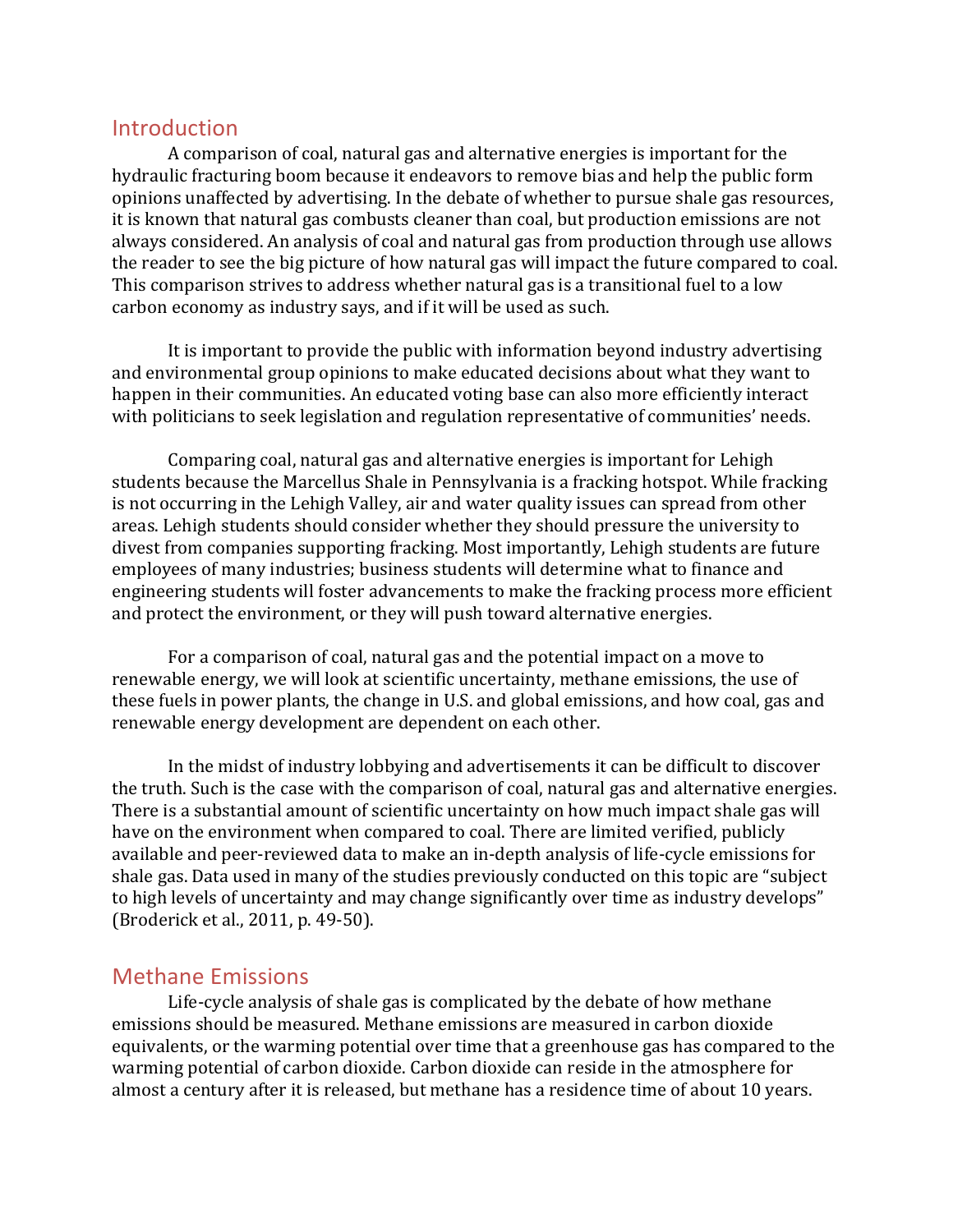While methane is in the atmosphere for less time, researchers say a ton of methane traps up to 25 times more heat than a ton of carbon dioxide (Revkin & Krauss, 2009). As a result, controversy arises. When the Environmental Protection Agency (EPA) calculated the average concentration of methane in the Earth's atmosphere over a period of 100 years, it determined that one ton of methane in the atmosphere is the same as 21 tons of carbon dioxide. However, other scientists argue that because of methane's shorter residence time in the atmosphere, its impact should be calculated over the span of 20 years rather than 100. Robert Howarth, a professor of ecology and environmental biology at Cornell University, calculated that when a 20-year period is used in calculations instead of 100 years, one ton of methane is the same as 72 tons of carbon dioxide (Lustgarten, 2011b).

In 2009, the EPA concluded that the amount of methane released by routine operations at gas wells was 12 times its original estimates of nine billion cubic feet (Revkin & Krauss, 2009). According to an article in ProPublica, a non-profit independent investigative iournalism organization, these greenhouse gas emissions are comparable to annual emissions from "35 million automobiles" (Lustgarten, 2011b; 2011a). Using EPA's revised estimates, methane levels from fracking in the Marcellus Shale are 9,000 times higher than previously reported levels (Lustgarten, 2011b). Current total methane emissions from the gas industry are 261 million metric tons (Lustgarten, 2011a). The World Bank estimates that gas-drilling emissions are at least one-fifth of human-caused methane residing in the atmosphere (Lustgarten, 2011b).

Howarth  $(2011)$  estimated the life-cycle emissions of an average shale gas well are 3.6 to 7.9 percent of the total lifetime production of that well (p. 685). The total emissions of shale gas are 20 to 50 percent higher than that of coal, based on the quantity of energy available during combustion over 20 years. Meanwhile, when analyzed over a period of 100 years, the total emissions of shale gas and coal are comparable, Howarth stated (p. 686). J.D. Hughes of the Post-Carbon Institute, a non-profit think tank in California, tried to reconcile Howarth's findings with other studies in an Institute 2011 report because Howarth's life-cycle analysis did not include the efficiency of final use of the fuel. When the efficiency of fuel use is taken into account, natural gas gains some advantage over coal when used to generate electricity because of power plant efficiencies (p. 686). Hughes found that shale gas does have higher total emissions than coal if the well's lifetime production is less than 1.5 billion cubic feet, using the 20-year global warming factor value for methane. However, if the well produces more than 1.5 billion cubic feet or if the 100year factor is used, then shale gas has lower total emissions than coal (Klemow & Fetcher, 2011).

#### Coal versus Natural Gas in Power Plants

Natural gas can provide twice the energy that coal does per unit weight, and natural gas produces around half of the carbon dioxide produced by coal per unit of power (Cathles et al., 2012, p. 531; Clark, 2013). Coal combustion emits 93 tons of carbon dioxide equivalents per terajoule of electricity, while natural gas produces 57 tons of carbon dioxide equivalents per terajoule (Broderick et al., 2011, p. 109). A terajoule is the same amount of solar energy that reaches an area of 1.5 football fields in one day. Natural gas is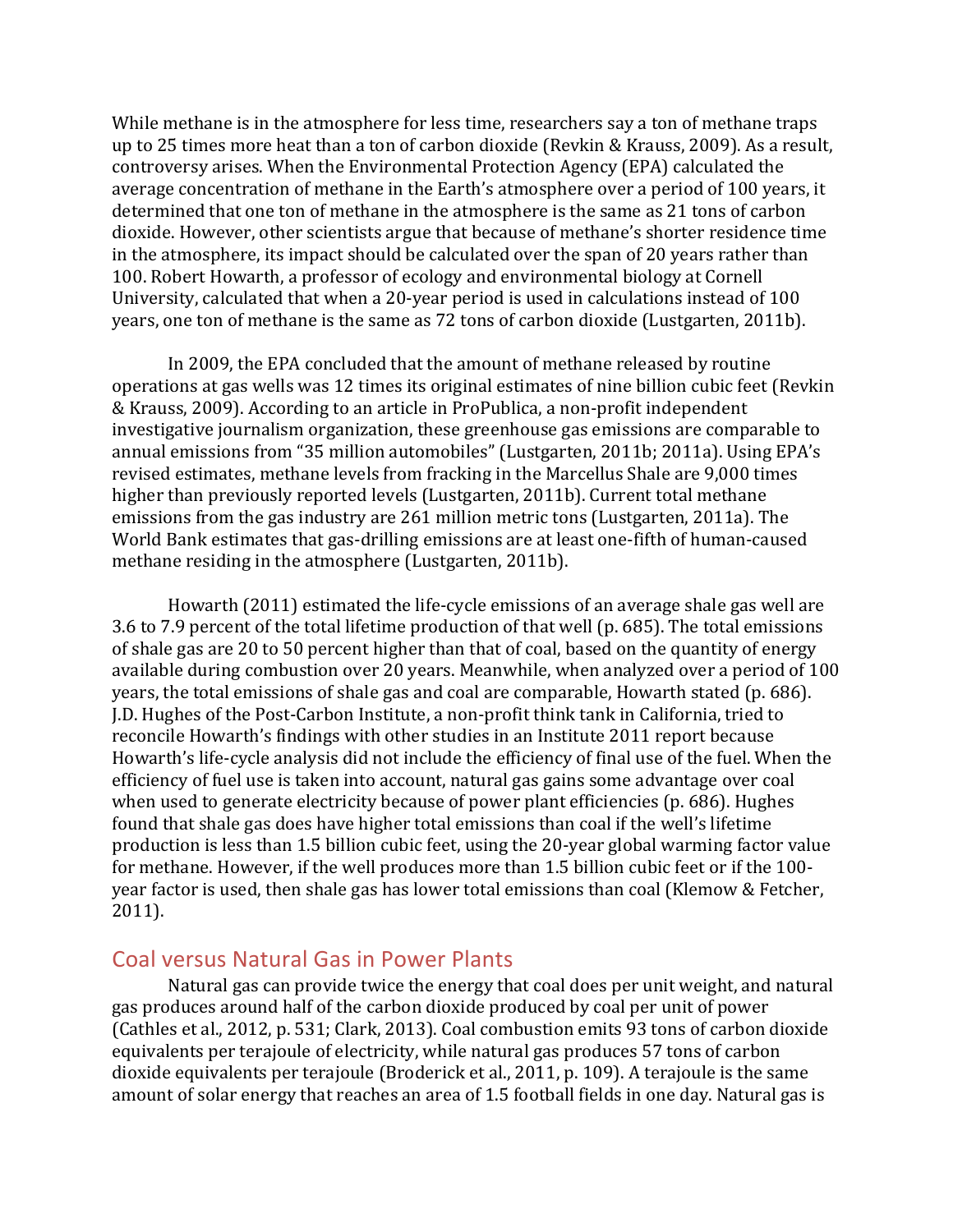also considered to be a cleaner fuel than coal because it does not produce sulfur, mercury, ash, and particulates that are harmful to the environment and human health (Cathles et al., 2012, p. 526). Hayhoe et al. (2002) shows that substituting gas for coal using a 100-year span instead of a 20-year span does reduce global warming potential. "They consider the warming effects of decreasing [sulfur dioxide] and black carbon emissions as coal burning is reduced, as well as the warming effects of [carbon dioxide] and [methane] emissions" (as cited in Cathles et al.,  $2012$ , p.  $527$ ).

When the full life-cycle greenhouse gas emissions are analyzed, including the production and combustion emissions, the advantage of natural gas is maintained only when burned in modern and efficient power plants. A coal-fired power plant has a thermal efficiency on average of 33 percent, while a gas-fired plant ranges in efficiency from 40 to 60 percent (IEA, 2012, p. 6; as cited in Broderick et al., 2011, p. 63). Before the EPA revised its emissions estimate, the average gas-fired power plant was about 32 percent cleaner than coal-fired power plants, according to Paulina Jaramillo, an assistant professor of engineering and public policy at Carnegie Mellon University. However, about half of the 1,600 U.S. gas-fired power plants "operate at the lowest end of the efficiency spectrum." Currently, the median U.S. gas-powered plant is just 40 percent cleaner than coal, while the 800 inefficient gas-fired plants offer only a 25 percent advantage, according to calculations by ProPublica based on Jaramillo's formulas.

As the advantages of natural gas versus coal become smaller with revised emissions estimates, the political push for a move to natural gas becomes weaker. Power utilities are apprehensive to invest in a fuel that may lose the government's support in the long run. "Billions of dollars of taxpayer and industry investment in new infrastructure, drilling and planning could be spent for limited gain" (Lustgarten, 2011b).

## Is Natural Gas the Bridge to a Low Carbon Future?

Energy Information Administration projections suggest that the substitution of shale gas as a transitional fuel to a low carbon economy cannot be assumed in the United States. The increase in shale gas drilling and use has been complemented "by a reduction in the proportion of coal-based electricity generation, although absolute consumption of coal has not altered significantly" (as cited in Broderick et al., 2011, p. 38). Switches from coal to natural gas in the United States have accounted for about half of the 3.8 percent decrease in energy-related emissions in 2012 to a level last seen in the 1990s (Mufson, 2013). From a peak in 2007, total emissions have fallen 8 percent (Grose, 2013). The International Energy Agency warned that this drop in emissions might not continue because gas prices were unusually low in 2012, below \$2 per million BTU, due to a glut of shale gas on the market caused by a lack of storage facilities and increased gas production (Mufson, 2013; Plumer, 2013). Carbon dioxide emissions for the U.S. energy sector have already increased 2.6 percent in the first half of 2013 compared to 2012, according to preliminary data. The Energy Information Administration expects the increase to continue (Plumer, 2013).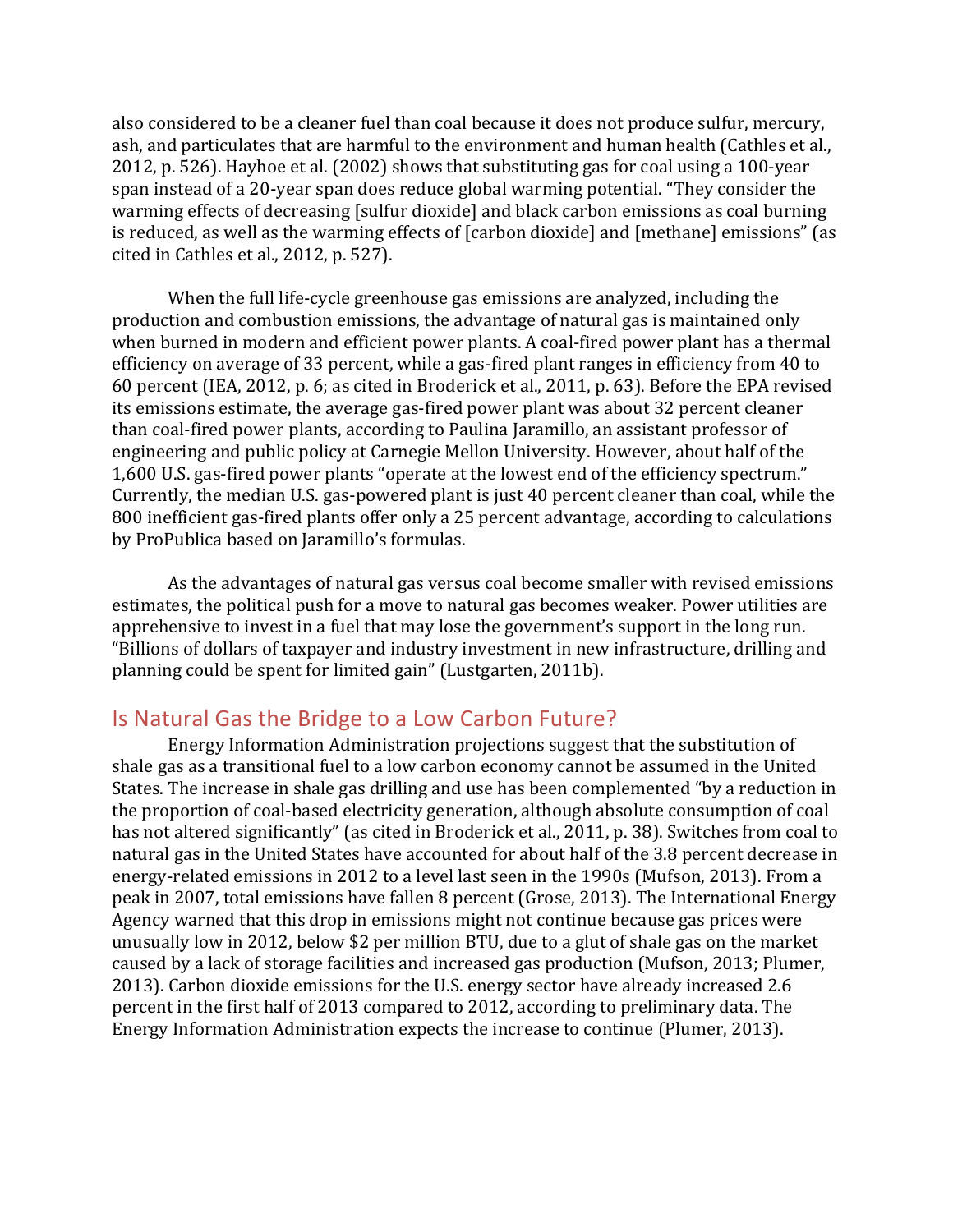

#### Energy-related carbon dioxide emissions, 1990-2012

Note: All data in this analysis refers to the Monthly Energy Review of September, 2013 unless otherwise indicated. Because of slightly differing coverage and data vintage, absolute values and percent changes may differ slightly with other Energy Information Administration (EIA) publications.

To date there has been no sign that shale gas has substituted for coal use globally. The U.S. boom in shale gas is currently primarily domestic because there are few natural gas export facilities, while there is plenty of capacity to ship coal abroad (Clark, 2013). U.S. use of coal fell by 11 percent in 2012 and domestic coal production fell by 7 percent. U.S. coal exports rose 17 percent to a new record since 2011, 12 percent higher than the previous maximum reached in 1981 (Grose, 2013). The U.S. net export of coal has tripled from 2007 to 2010, and will continue to grow as exports are increased to Asian markets (as cited in Broderick et al., 2011, p. 38). It is estimated that half of the U.S.' reported reduction of carbon emissions could be reversed from a global perspective because other countries will burn the exported coal (Grose, 2013). This increase in coal exports is tied to a 1.4 percent increase of 2012 global carbon dioxide emissions from energy, according to the International Energy Agency (Mufson, 2013).

Is coal production decreasing enough to counterbalance the shale gas boom in production? Looking at the amount of carbon extracted from the earth instead of emissions, it shows that there has been no decline, but an upward trend in the amount of carbon that the U.S. is mining. "Despite or because of the shale gas revolution, 'American carbon' is flowing into the global economy and atmosphere faster than ever" (Clark, 2013).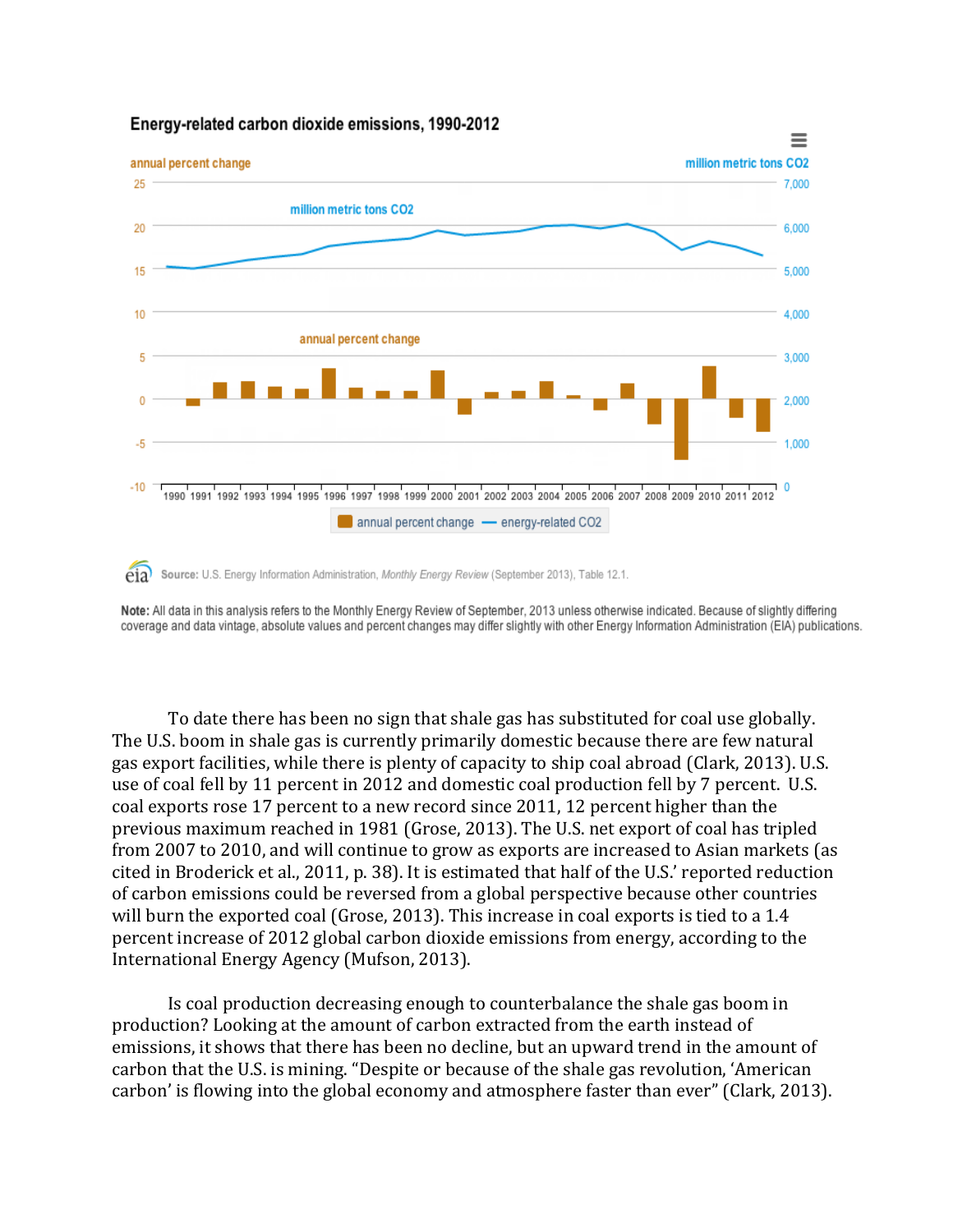

*from Clark, D. (2013, August 5). The rise and rise of American carbon. The Guardian. Retrieved November 13, 2013, from http://www.theguardian.com/environment/2013/aug/05/us-emissions-extractionfracking*

"At the global level no new major energy source has stopped the existing sources from expanding." Even as the energy mix changes, energy use and carbon emissions show exponential growth. Each new energy source increases access to and demand for preexisting sources of energy. The shale gas boom has not drastically impacted U.S. carbon production or global emissions because new energy sources are typically added to existing sources (Clark, 2013). "Switching from coal to gas only saves carbon if the coal stays in the ground," said John Broderick, a Knowledge Exchange Fellow at Manchester University (Grose, 2013). We must focus on regulating the flow of carbon out of the ground to the atmosphere instead of believing that renewable energy or shale gas will reduce emissions by themselves (Clark, 2013).

If a new generation of gas-fired power plants is brought online they will carry on and encourage a fossil fuel energy future. However, gas-fired power plants produce carbon emissions for decades, which renewable energy options would not. Gas-fired power plants brought online in the next 10 years can remain on the grid for 25 to 40 years (Harvey 2011). Issues with shale gas arise when it is deemed a transitional fuel to a low carbon economy. "The problem is you build a gas plant for 40 years. That's a long bridge," said James Rogers, the CEO of Duke Energy. "What if, with revelations around methane emissions, it turns out to be only a 10 or 20 percent reduction of carbon from coal? If that's true, gas is not the panacea" (Lustgarten, 2011b).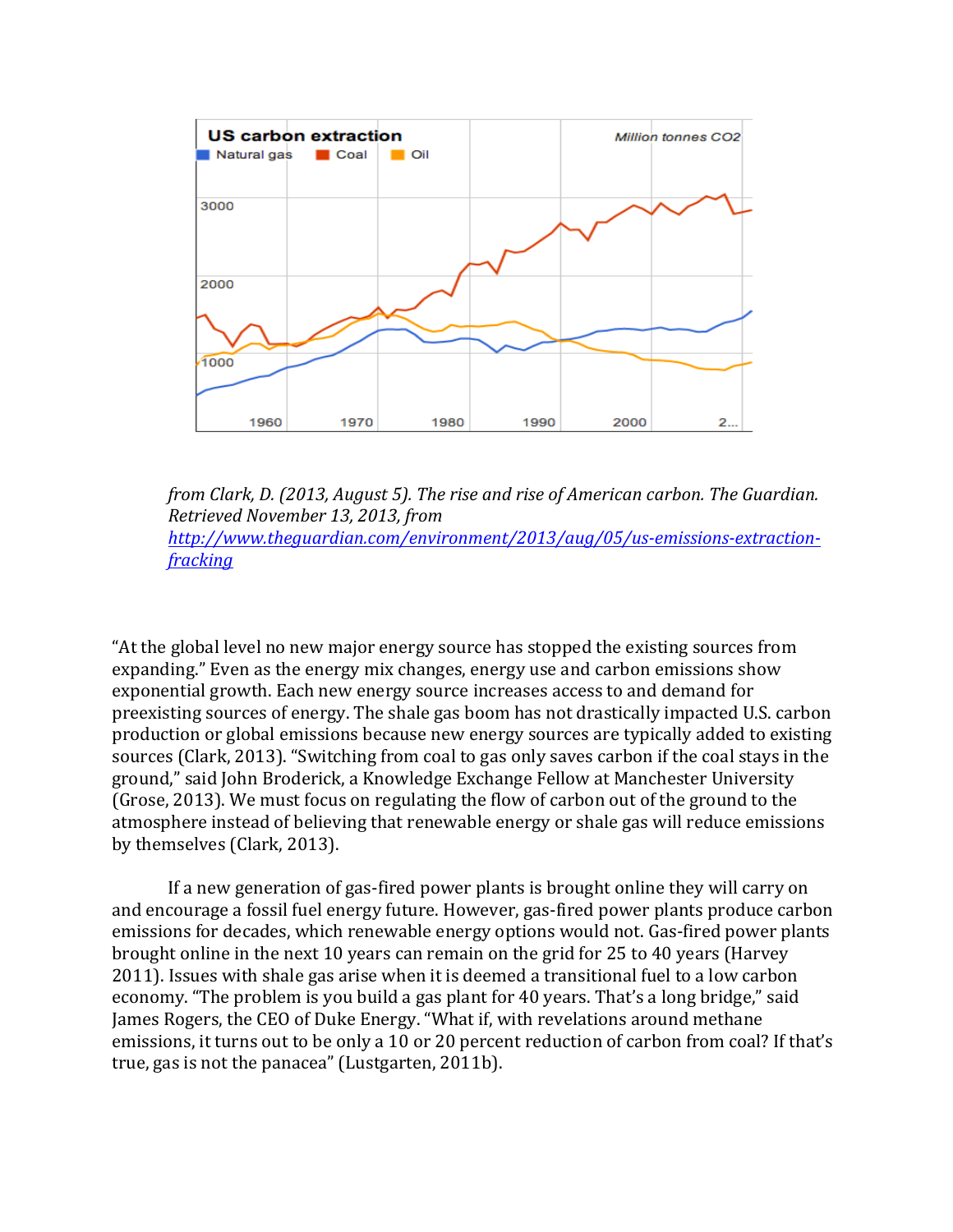## Where Do We Go From Here?

Power utilities face a dilemma; they must build new power plants to meet the increasing energy demand and anticipate the future political climate and emissions regulations. (Lustgarten, 2011b). Standard & Poor's, a ratings agency, says that two-thirds of U.S. coal-fired power plants are older than 30 years and must be retired or retrofitted with new emission controls. Old and small facilities are candidates for retirement and new, larger operations will be modernized (Silverstein, 2013). Power utilities have the option of building a new gas-fired plant with a

\$2 billion price tag, or wait for carbon emission controls, such as Carbon Capture and Storage (CCS) technology, to be brought to market cheaply for coal-fired plants (Lustgarten, 2011b). 

Scientists say the U.S. must cut emissions in half by 2050; therefore, the European Gas Forum's analysis assumes that all gas-fired power plants will have CCS technology in place after 2030. However, this technology has never been used at the commercial scale, because it is still too expensive to install. Therefore, running costs are also not known and carbon storage problems have not been solved (Harvey, 2011). The technology is at least 15 years away from the market. If it works on the commercial scale, emissions could be cut by 90 percent, said Nick Akins, president of American Electric Power (Lustgarten, 2011b). However, the efficiency of the power plant will be reduced by 25 percent if it uses CCS technology (Sahagian, 2013).

Peter Atherton, an energy analyst at the UK company Liberum Capital, said companies face the prospect of building plants that will run at 20 percent of their capacity for the majority of their lives to meet carbon budgets. These plants could be kept on standby and only used during winter peak of energy needs, or to supplement the intermittency of renewable energy (Harvey, 2013; 2011). CCS also adds to the cost of electricity production beyond the decrease in efficiency, because it requires additional energy input for the transportation and storage of the captured carbon dioxide, raising the net quantity of production emissions for gas or coal, and more fuel is needed to attain the same electricity output (Broderick et al., 2011, p. 73).

# Natural Gas or Renewable Energy?

Andrew Raingold, executive director of the Aldersgate Group, said: "This investment would be better made in real zero-carbon technologies that would provide more effective long-term options for decarbonizing electricity" (Broderick et al., 2011, p. 119). Most lowcarbon technologies have their costs fall substantially once they are installed and operational, compared to natural gas which will be vulnerable to market volatility (Hickman, 2013). "Any money and investment that is going to gas is money that is not going to renewables," said Brook Riley, a staff person for Friends of the Earth, an environmental group. Gordon Edge, the director of policy for Renewable UK, said "We must be careful not to lock ourselves into dependence on a finite fuel which, while it is less carbon intensive than coal, is nevertheless much more carbon intensive than any renewable" (Harvey, 2011).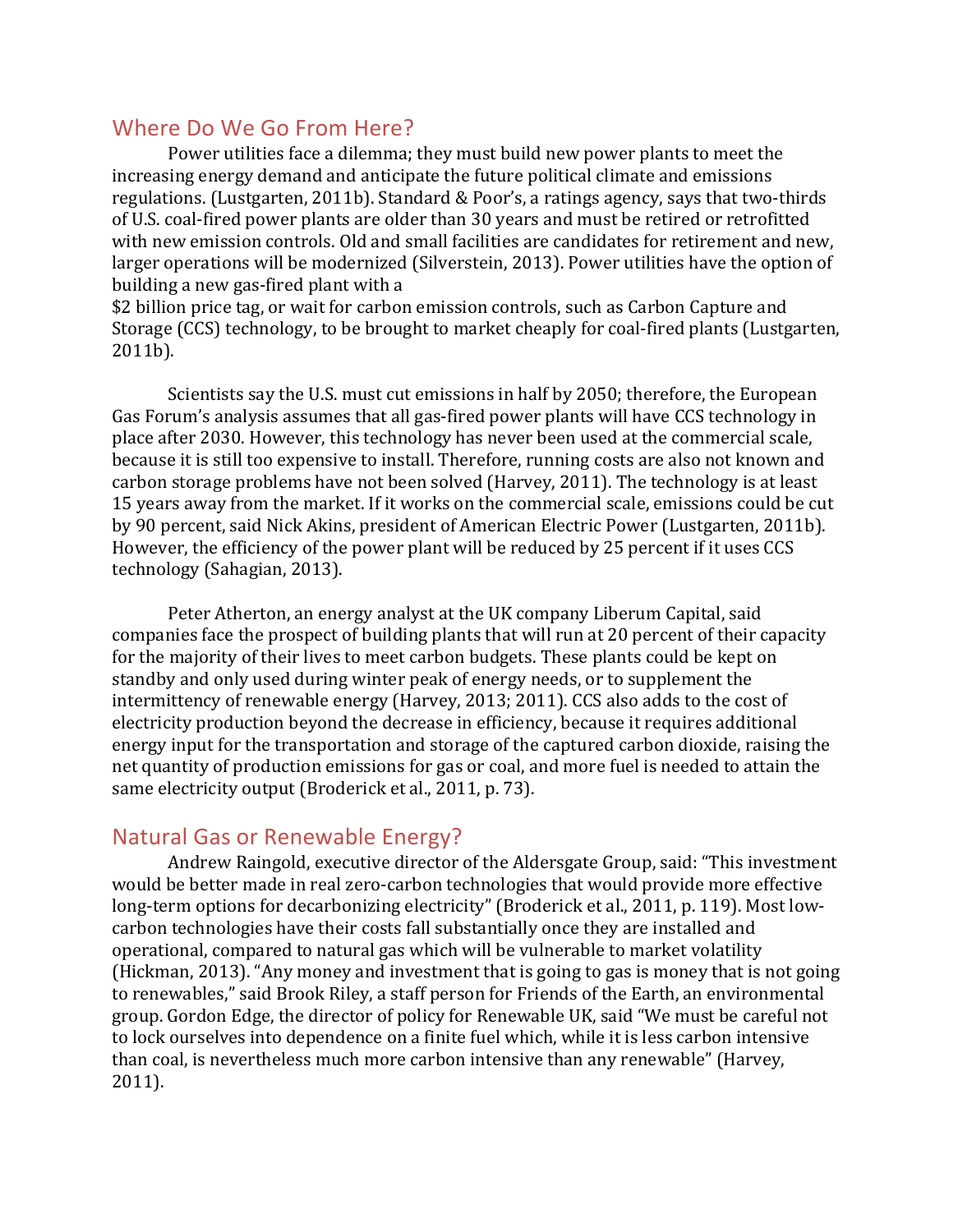The International Energy Agency said that if nothing is done before 2020, changing emissions will be difficult because of the quantity of carbon in the atmosphere and the established energy infrastructure. As the energy industry is responsible for two-thirds of greenhouse gas emissions, it must spearhead change toward lower emission levels (Mufson, 2013). Green advocates believe that natural gas investment will crowd out investment in renewable energy until major overhauls in infrastructure are needed once again (Harvey, 2011). The infrastructure investment required to exploit natural gas puts the world in danger of a dependency on natural gas (Broderick et al., 2011, p. 119).

If climate policy remains unchanged in the U.S. and measures to control emissions remain weak, natural gas will lower gas and electricity prices while total energy use will be higher in 2050. These lower prices will stimulate economic growth, increasing total emissions by 13 percent as growth of renewable energy is slowed and development of CCS technology will be delayed. Natural gas "is so attractive that it threatens other energy sources we ultimately will need," according to Henry Jacoby, an economist from MIT. "We've got to keep our eye on the long term" (Inman, 2012).

James Bradbury, a policy analyst from the World Resources Institute, said "Given current U.S. policies, abundant and relatively cheap natural gas puts all other energy sources at a competitive disadvantage. It is particularly important for decision-makers to ... usher in more renewable energy by creating incentives to help this industry thrive." Policies would need to promote innovation and investment in electric grids (Inman, 2012).

In my opinion, more regulation is needed at the federal level to standardize industry operations, what equipment is used, what site remediation is required, and what testing is required before and after drilling. Natural gas should not be relied on heavily, so that an immediate investment in renewable energy sources can be made. Energy policy must be long-term, because even when carbon dioxide emissions are lowered, current levels will remain in the atmosphere causing warming effects until these emissions degrade. We must be proactive instead of reactive in these regards.

#### Interview with Jason Hanna

Mr. Hanna graduated from Millersville University in 1995 with a bachelor's degree in Engineering Geology and from Pennsylvania State University in 2002 with a master's degree in Environmental Pollution Control. He has been working at Langan Engineering for 11 years where he focuses on pollution characterization and cleanup, and site redevelopment. He is also a member of the Marcellus Shale Coalition. This interview has been paraphrased.

#### *Q: What do you typically work on at Langan Engineering?*

A: A host of environmental services, including site assessments, site characterization, and site cleanups according to state and federal standards. We also support design and permitting for compliance with regulations for gas and oil companies.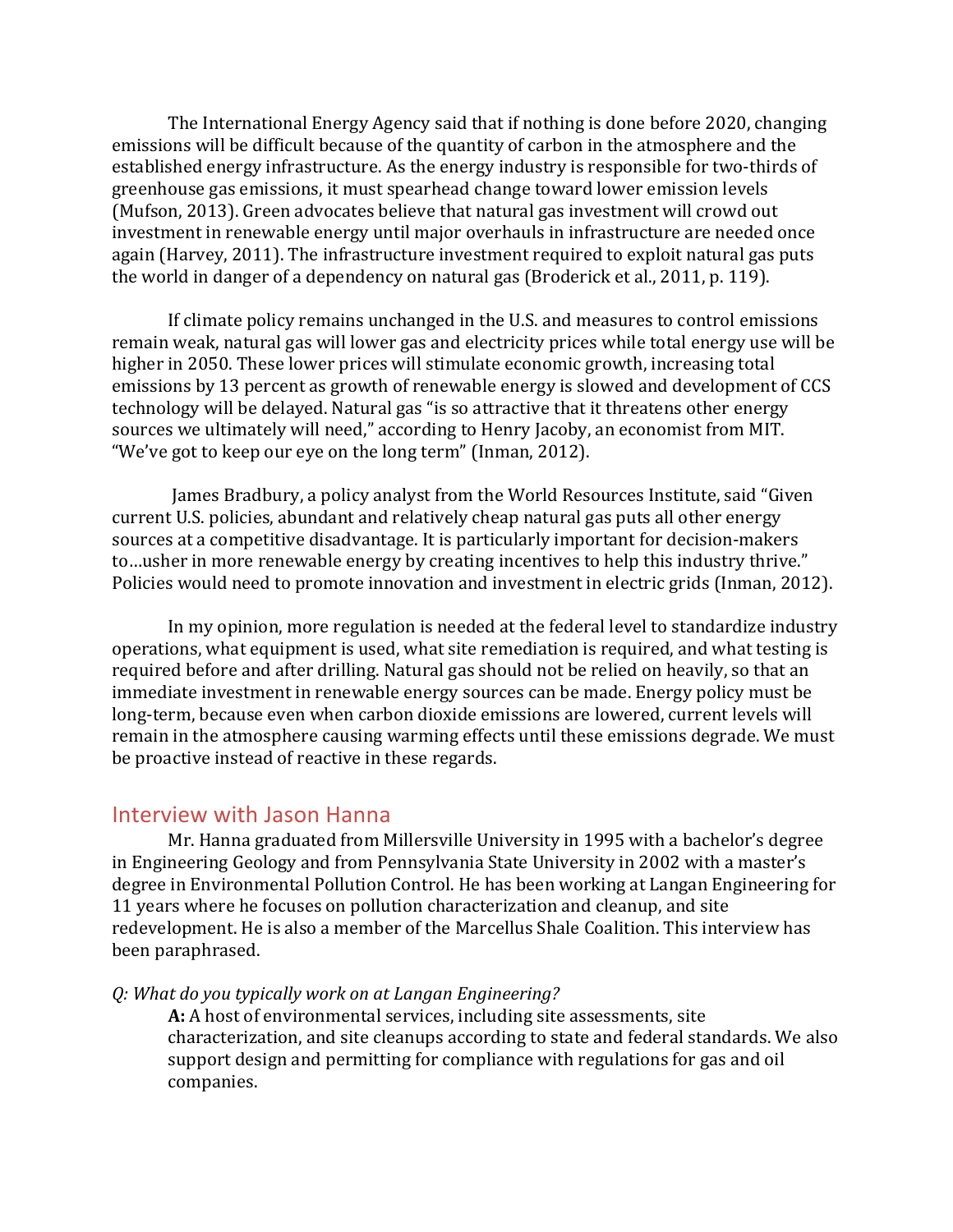#### *Q: What would be the ideal well pad location for a natural gas company?*

**A:** Ideally you would want flat land that minimizes the potential for erosion. If you can, you do not want to avoid impacts to natural resources such as wetlands and waterways. At Langan, we identify the natural resources the gas company should avoid and we design to avoid or minimize impacts to these resources, which also simplifies the permitting processes.

#### *Q:* You also work on the designs for natural gas pipelines. What is normally covered in those *designs?*

**A:** We complete desktop routing using GIS, or picking the path, for the pipeline. We identify and design to avoid natural resources, such as wetlands and waterways. We design erosion and sediment controls that keep the soil from eroding into nearby streams, and we complete the earthwork analyses and design site restoration. We specialize in performing geotechnical investigations for when a pipeline needs to go under a complex structure, like a river or highway system.

#### *Q: I* know that you are involved with the natural gas designs. Does Langan conduct any *projects with the coal industry?*

**A:** In western Pennsylvania seepage of acid water from coal mines is really a problem. Currently many responsible parties are treating it actively, mixing it with lime to lower the acidity, settling out the solids from the water and then disposing of the leftover sludge. At a couple sites, we are converting this active process to a passive one by removing the pumping and electricity. After studying the hydrology of the site, we build passive mine water treatment systems so that the system is gravity fed. It is lower maintenance, more sustainable and greener. Acid mine drainage is also being considered for reuse in fracking. The issue is the sulfate levels and solids dissolved in the water. When injected into the Marcellus Shale where there are high levels of barium in the formation, the sulfate in the water combines with it to form barium sulfate that precipitates out as a solid. This actually clogs the formation when you are trying to open it for gas to flow. So there is a lot of research going on to address this issue.

#### Q: Do you personally think that decreasing advantages of natural gas over coal will impact *the political push for shale gas?*

**A:** I do not think that it will change anything politically. Politicians are focused on job creation and the economy rather than the environment. The environment just is not the most important thing to most politicians. Shale gas is job creation here in the U.S., homegrown. It is not just natural gas production; it is also natural gas liquids and ethane, which is used to make ethylene for plastics manufacturing. The next big question is do we build plastics manufacturing here or do we export the ethylene we are producing from shale liquids to other countries where plastics manufacturing is already established.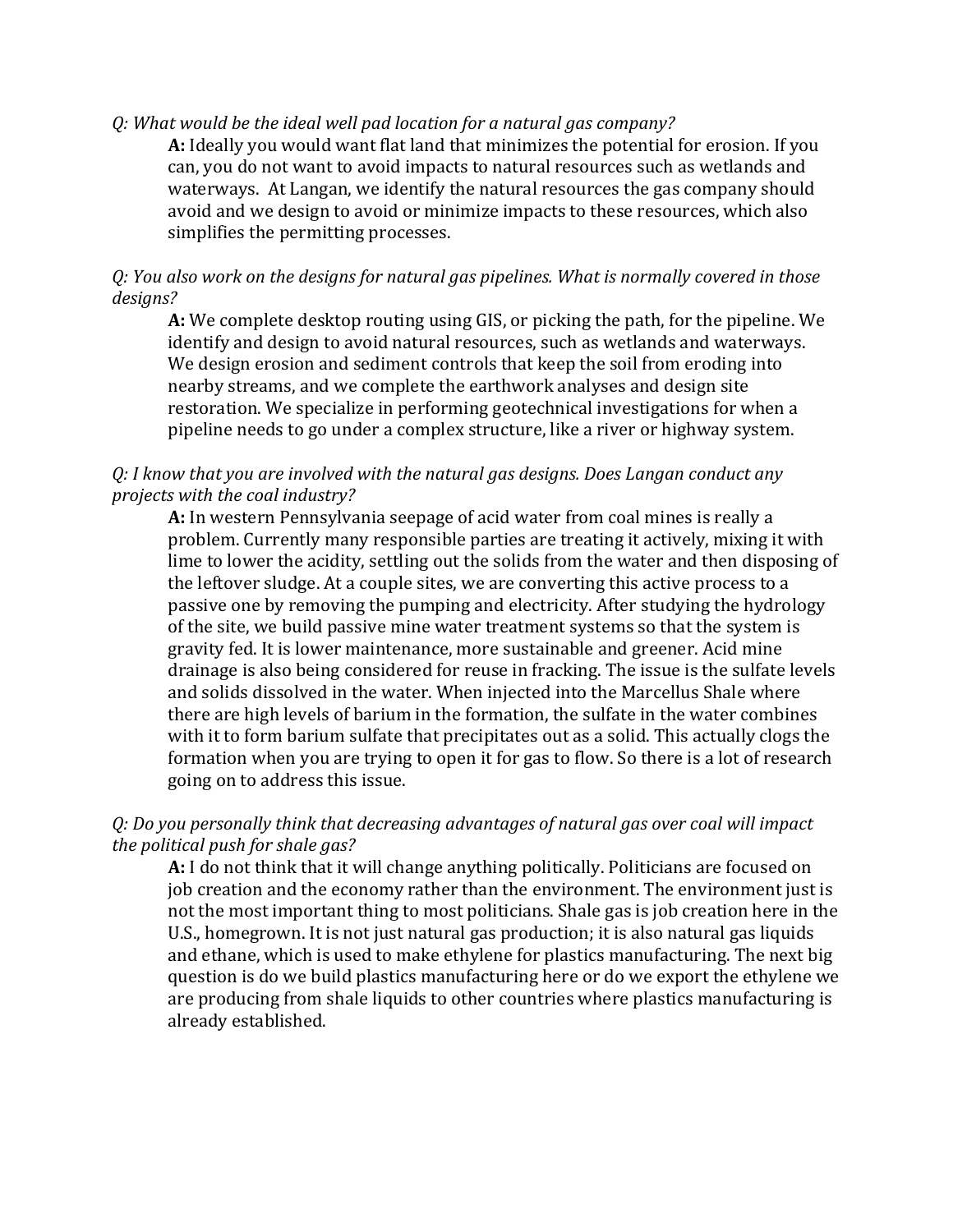#### *Q:* Do you personally think that the move to natural gas is going to limit the move to *renewables?*

**A:** What's surprising when you look at the funding sources for renewables is that the development and research for renewables is largely funded by the big oil companies. I personally think there will not be fewer incentives and subsidies from the government for renewables. We should not be offsetting the progress of renewables, and we should be using money from gas development to fund renewable research. Natural gas is better than coal, and can be used as a bridge fuel. "If we could be operating completely on solar and wind we would." Everyone is still just as anxious to get to renewables.

# For More Information

- "Natural Gas May Be Easier On Climate Than Coal, Despite Methane Leaks" (NPR) http://www.npr.org/2013/09/16/223122924/despite-leaks-during-productionnatural-gas-still-better-than-coal
- "Coal vs. Natural Gas: It's Complicated" (Houston Chronicle) http://www.chron.com/business/energy/article/Coal-vs-natural-gas-It-scomplicated-3897251.php
- "Coal vs. Natural Gas Power Plants, with Lincoln Pratson" (Duke University Energy Initiative) http://www.youtube.com/watch?v=ZzUcn01-KIg
- "Shale Gas vs. Coal" (Steffen Jenner and Alberto Lamadrid) http://papers.ssrn.com/sol3/papers.cfm?abstract\_id=2025627
- "Is Natural Gas 'Clean'?" (New York Times) http://opinionator.blogs.nytimes.com/2013/09/24/is-natural-gas-clean/?\_r=0
- "Coal vs. Natural Gas Quiz" (National Geographic) http://science.nationalgeographic.com/science/coal-vs-natural-gas-quiz/

# References

Broderick, J., Anderson, K., Wood, R., Gilbert, P., Sharmina, M., Footitt, A., ... Nicholls, F. (2011, November). *Shale gas: An updated assessment of environmental and climate change impacts* (Rep.). Retrieved November 13, 2013, from Tyndall Centre for Climate Change Research website:

http://www.tyndall.ac.uk/sites/default/files/coop\_shale\_gas\_report\_update\_v3.10. pdf

- Cathles, L. M., III, Brown, L., Taam, M., & Hunter, A. (2012). A commentary on "The greenhouse-gas footprint of natural gas in shale formations" by R.W. Howarth, R. Santoro, and Anthony Ingraffea. *Climatic Change*, 113(2), 525-535. doi: 10.1007/s10584-011-0333-0
- Clark, D. (2013, August 5). The rise and rise of American carbon. *The Guardian*. Retrieved November 13, 2013, from http://www.theguardian.com/environment/2013/aug/05/us-emissionsextraction-fracking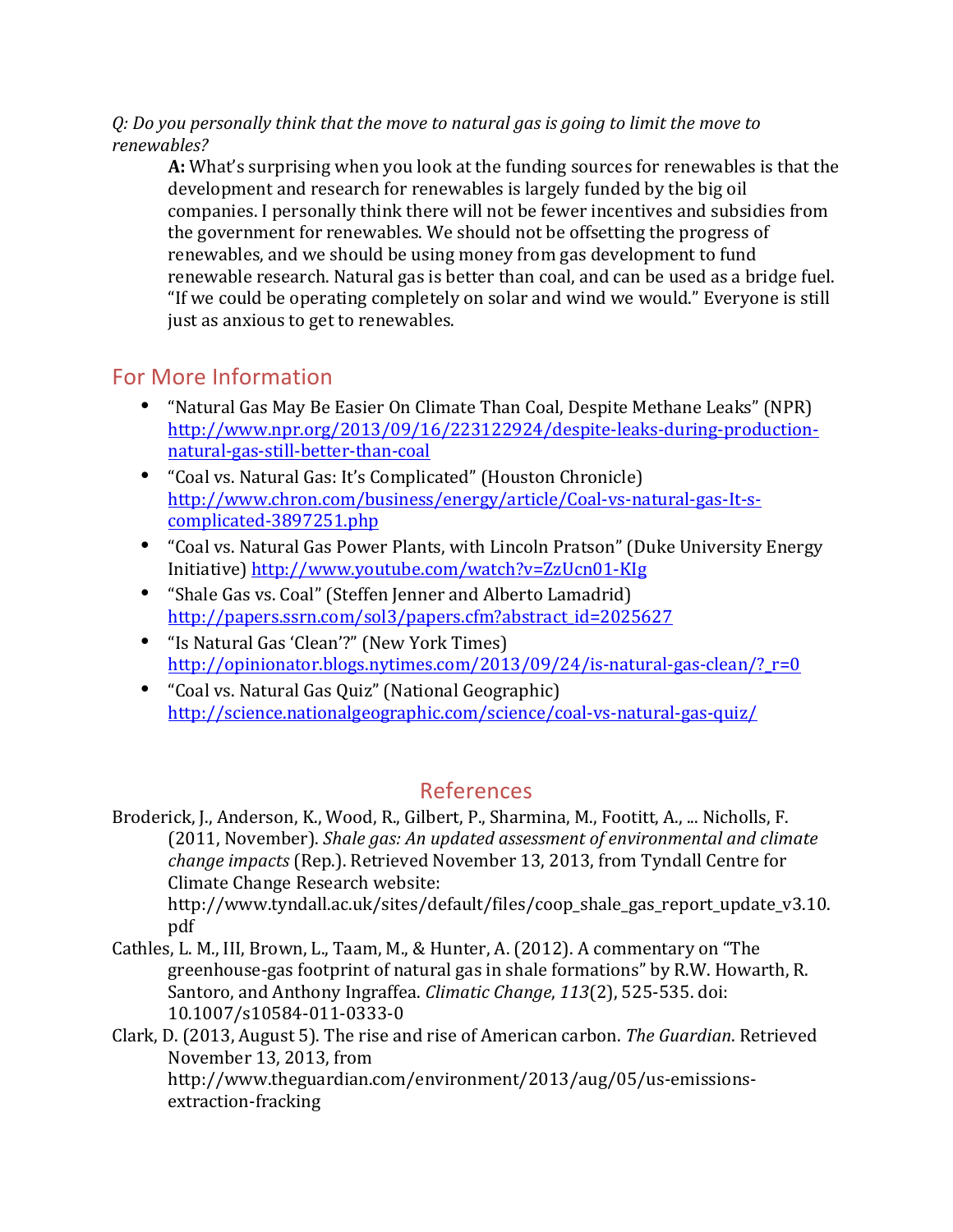- Grose, T. K. (2013, March 15). As U.S. cleans its energy mix, it ships coal problems abroad. *National Geographic*. Retrieved November 13, 2013, from http://news.nationalgeographic.co.uk/news/energy/2013/03/130315-us-coalexports/
- Harvey, F. (2011, April 20). Shale gas: Is it as green as the oil companies say? *The Guardian*, p. 8. Retrieved November 13, 2013, from http://www.theguardian.com/environment/2011/apr/20/shale-gas-green-oilcompanies.
- Harvey, F. (2013, August 3). Why the 'dash for gas' has got off to a false start. *The Guardian*, p. 43. Retrieved November 13, 2013, from

http://www.theguardian.com/business/2013/aug/04/dash-for-gas-false-start

- Hickman, L. (2013, May 23). Will green energy prove cheaper than gas? *The Guardian*. Retrieved November 13, 2013, from http://www.theguardian.com/environment/blog/2013/may/23/green-energycheaper-gas-bills
- Howarth, R. W., Santoro, R., & Ingraffea, A. (2011). Methane and the greenhouse-gas footprint of natural gas from shale formations. *Climatic Change*, 106(4), 679-690. doi: 10.1007/s10584-011-0061-5
- Inman, M. (2012, January 17). Shale gas: A boon that could stunt alternatives, study says. *National Geographic*. Retrieved November 13, 2013, from http://news.nationalgeographic.com/news/energy/2012/01/120117-shale-gasboom-impact-on-renewables/
- International Energy Agency (2012). High-efficiency, low-emissions coal-fired power generation. *Technology Roadmaps*. Retrieved January 12, 2014, from http://www.iea.org/publications/freepublications/publication/TechnologyRoadma pHighEfficiencyLowEmissionsCoalFiredPowerGeneration\_WEB\_Updated\_March201 3.pdf
- Klemow, K., & Fetcher, N. (2011, September 15). IEER statement on greenhouse gas emissions associated with Marcellus shale. *Institute for Energy and Environmental Research of Northeastern Pennsylvania Clearinghouse*. Retrieved November 13, 2013, from http:energy.wilkes.edu/216.asp
- Lustgarten, A. (2009, December 14). Underused drilling practices could avoid pollution. *ProPublica: Journalism in the Public Interest*. Retrieved November 13, 2013, from http://www.propublica.org/article/underused-drilling-practices-couldavoid-pollution-1214
- Lustgarten, A. (2011a, January 31). Clearing the air on ProPublica's drilling pollution story. ProPublica: Jounalism in the Public Interest. Retrieved November 13, 2013, from http://www.propublica.org/article/clearing-the-air-on-propublicas-drillingpollution-story
- Lustgarten, A. (2011b, January 25). Climate benefits of natural gas may be overstated. *ProPublica: Jounalism in the Public Interest*. Retrieved November 13, 2013, from http://www.propublica.org/article/natural-gas-and-coal-pollution-gapin-doubt
- Mufson, S. (2013, June 10). Carbon dioxide emissions rose 1.4 percent in 2012, IEA report says. *The Washington Post*. Retrieved November 13, 2013, from http://www.washingtonpost.com/business/economy/carbon-dioxide-emissions-